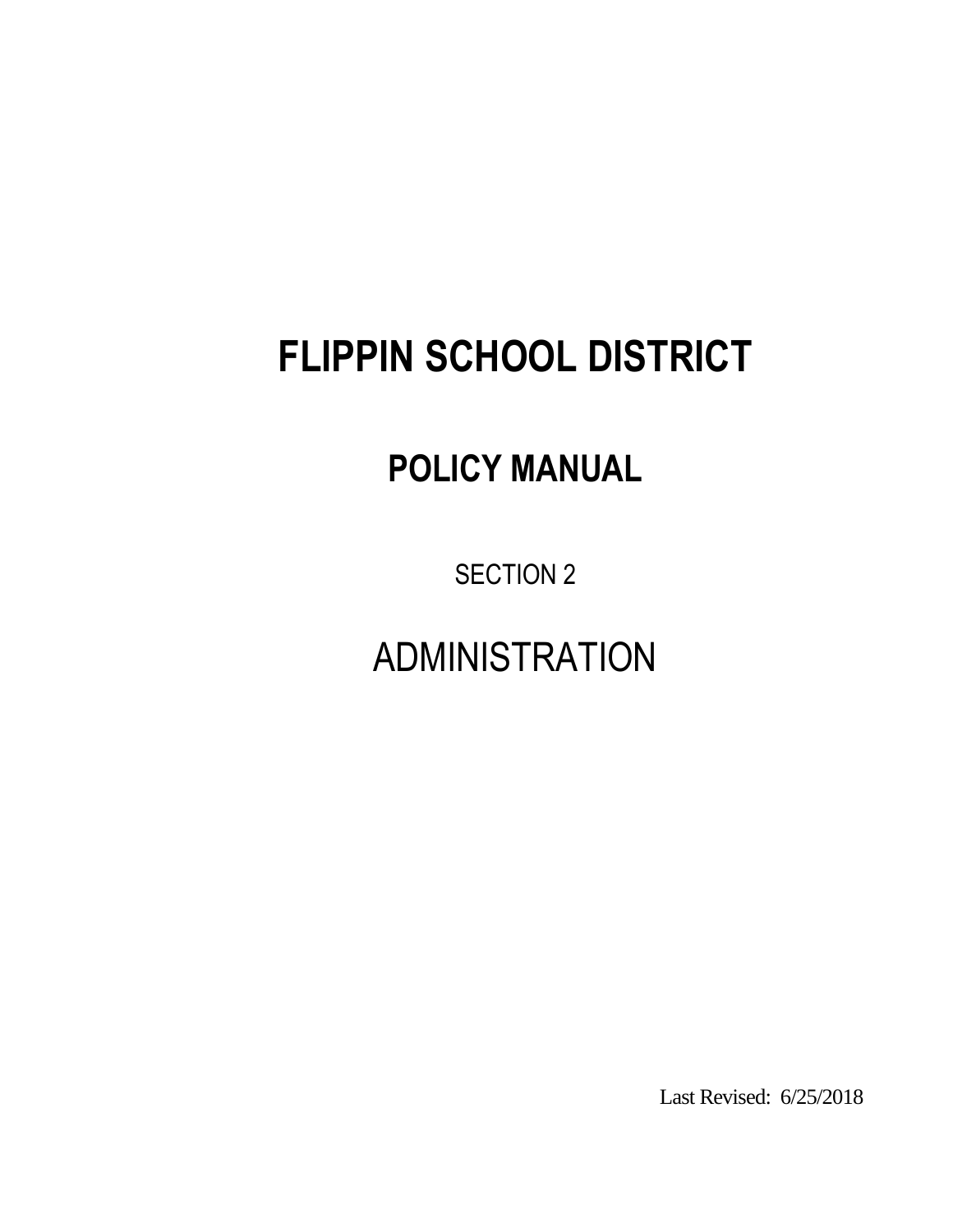#### **SECTION 2—ADMINISTRATION**

### **TABLE OF CONTENTS**

- **2.1—DUTIES OF THE SUPERINTENDENT**
- **2.2—SUPERINTENDENT COMPENSATION**
- **2.3--SUPERINTENDENT QUALIFICATIONS**
- **2.4--PRINCIPALS - QUALIFICATIONS & RESPONSIBILITIES**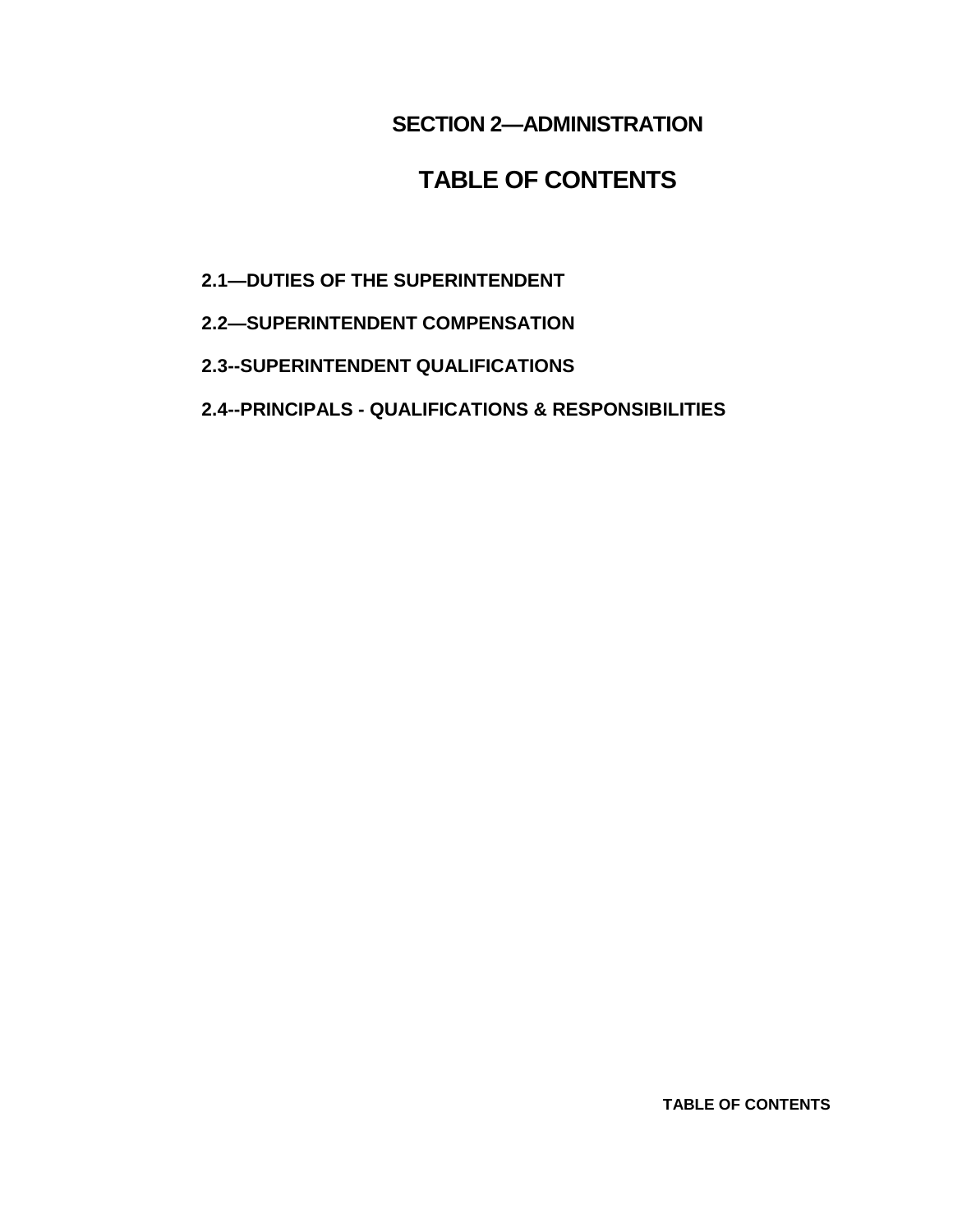#### **2.1—DUTIES OF THE SUPERINTENDENT**

The Superintendent, as the chief executive officer of the Board and the school system, shall be the administrative head of all departments in the District. The Superintendent shall be responsible to the Flippin Board of Education for administering the school system according to the mandates of the laws, Arkansas Department of Education, other agencies of jurisdiction, and policies governing school operations. While the Superintendent may delegate his duties when and where necessary and appropriate, he/she shall be responsible to the Board for the results of those duties delegated.

The Superintendent shall be the Ex Officio Financial Secretary as provided for in A.C.A. § 6-17-918(a).

Some of the Superintendent's duties include:**\***

- 1) Implementing the policies of the Board;
- 2) Being responsible for the planning and implementation of an educational program in accordance with State and Federal requirements and the needs of the District;
- 3) Reporting to the Board concerning the status of the educational program, personnel, and operations, and making recommendations for improving instruction, activities, services, and facilities;
- 4) Acting as a liaison between the Board and school personnel:
- 5) Making recommendations to the Board concerning personnel employment, discipline, and termination;
- 6) Communicating the District's vision and mission to staff, students, parents, and the community;
- 7) Being responsible for the development of short- and long-term goals for the District;
- 8) Preparing and presenting an annual budget for the District to the Board for its consideration;
- 9) Administering the District's budget and regularly reporting to the Board on the financial condition of the District;
- 10) Attending and participating in all meetings of the Board except when his employment is being considered;
- 11) Preparing, in consultation with the Board President, the agenda for all Board meetings;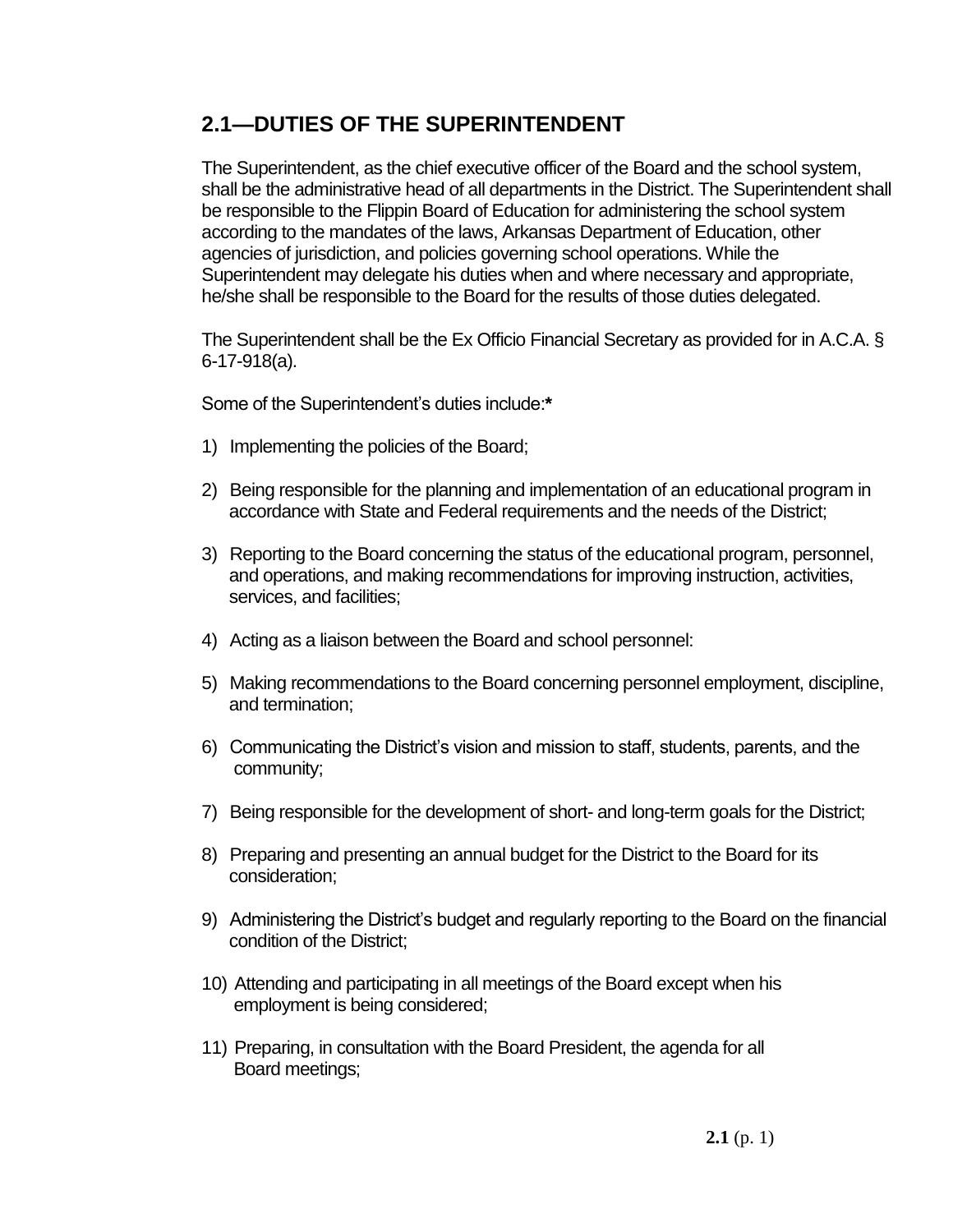#### **2.1—DUTIES OF THE SUPERINTENDENT (cont)**

- 12) Being responsible for the planning and implementation of an effective personnel evaluation system that is aligned with the goals of the District; and
- 13)Maintaining a current knowledge of developments in curriculum and instruction, as well as pertinent legal changes, and advising the professional staff and Board of such information.

A.C.A. § 6-17-918(a).

Date Adopted: 7/25/2005

#### **2.2—SUPERINTENDENT COMPENSATION**

The salary and employment benefits of the Superintendent shall be determined by the Board. This includes such benefits as insurance, transportation allowances, annual vacations, holidays, and any other entitlements as deemed appropriate.

Date Adopted: 7/25/2005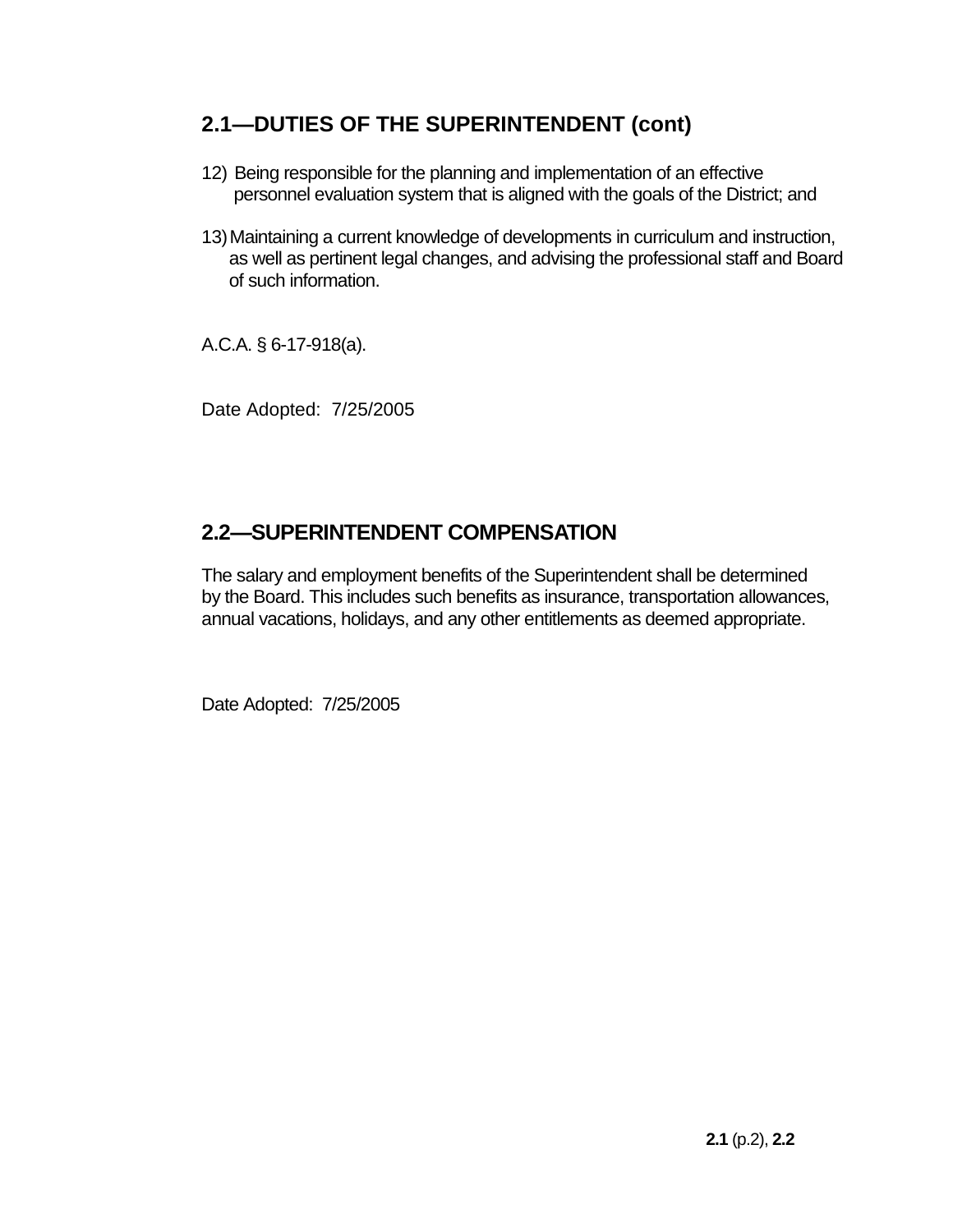#### **2.3—SUPERINTENDENT ATTENDANCE AT SCHOOL BOARD TRAINING CONFERENCES**

The Flippin School District Board of Directors recognizes the District benefits from the superintendent and the members of the Board of Directors jointly attending school board member training conferences. The joint attendance provides an opportunity for the superintendent and members of the Board of Directors to develop their working relationship in a less formal setting and allows the superintendent and members of the Board of Directors to jointly build upon the training received. These benefits are even more evident when the superintendent is new to the District.

In recognition of these benefits, the Board of Directors authorizes the Flippin School District to cover the costs associated with the current superintendent or the individual who has a signed superintendent contract with the Flippin School District for the upcoming school year to jointly attend school board training conferences with the members of the Board of Directors.

Date Adopted: Last Revised:

#### **2.3a---SUPERINTENDENT QUALIFICATIONS**

The Superintendent, who is the administrative head of the school system, shall hold a Master's Degree at the graduate level. The major emphasis of his work shall be i n educational administration and supervision. The Superintendent must hold a valid administrator's certificate issued by the State Board of Education.

Date Adopted: 7/25/2005